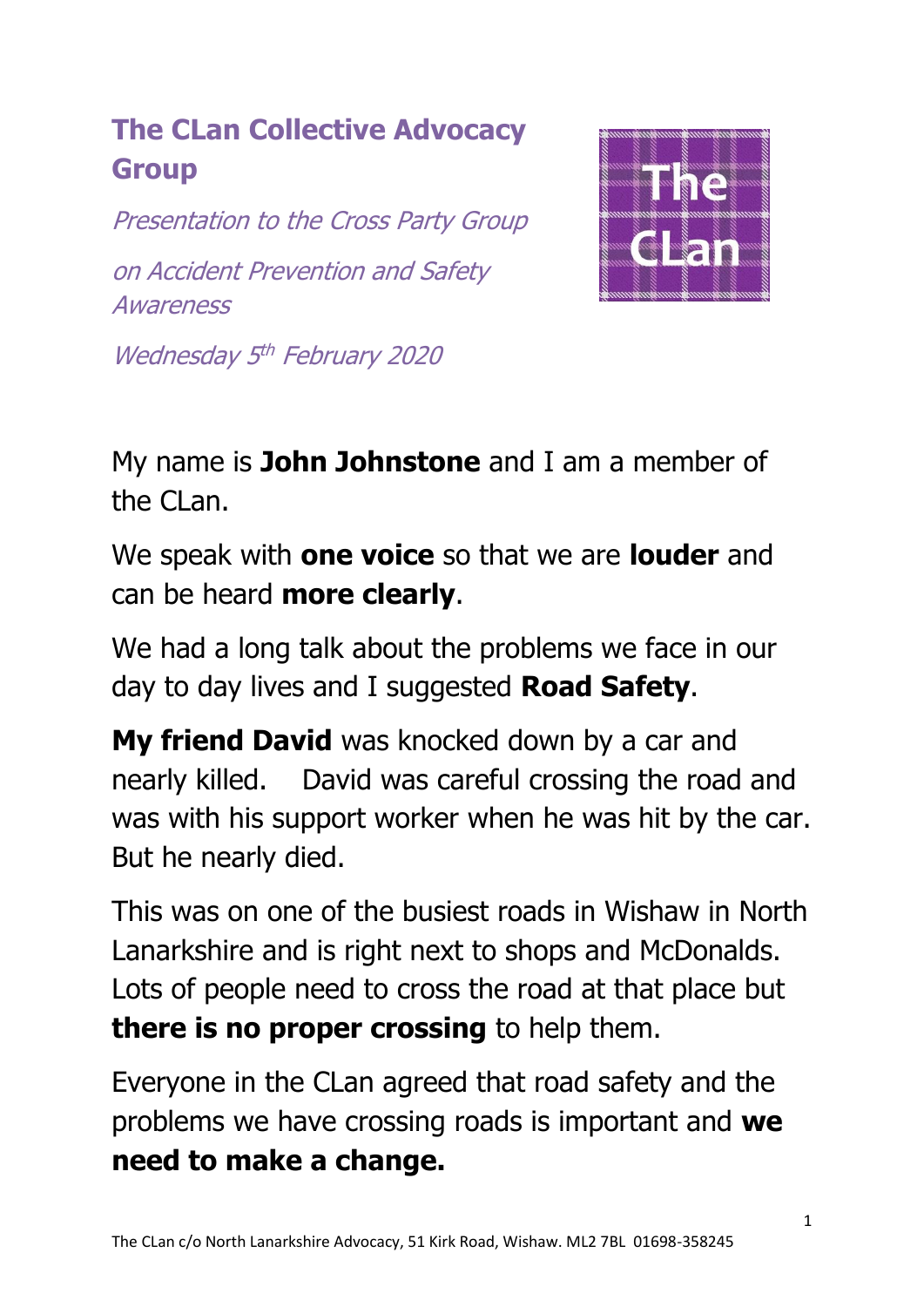At first we got in touch with **North Lanarkshire Council** and asked them to send someone to our CLan meeting to hear us but no one replied. We tried again but **no one replied**.

We are sure that the problems we have in North Lanarkshire happen elsewhere too.

**Thank you for asking us here** to tell you all about this.

We have to **cross lots of roads every day** and if there are any, we use proper crossings.

We will go out with **support workers** and will cross the road in **groups** so we look bigger to drivers.

But sometimes at proper crossings, cars and vans **don't stop at their red light**. This is **very scary** as we can be hit and badly hurt like my friend.

This is much harder when cars and vans and buses are **driving too fast** along some roads. They sometimes **don't slow down** when they see us.

There is one very busy road at **Wishaw sports centre**. We like going to the sports centre with our support workers and our pals. But there is no crossing at that road and cars drive very fast on it.

On New Year's Day, a young **boy aged 15** was hit by a car on that same road and **he was killed**.